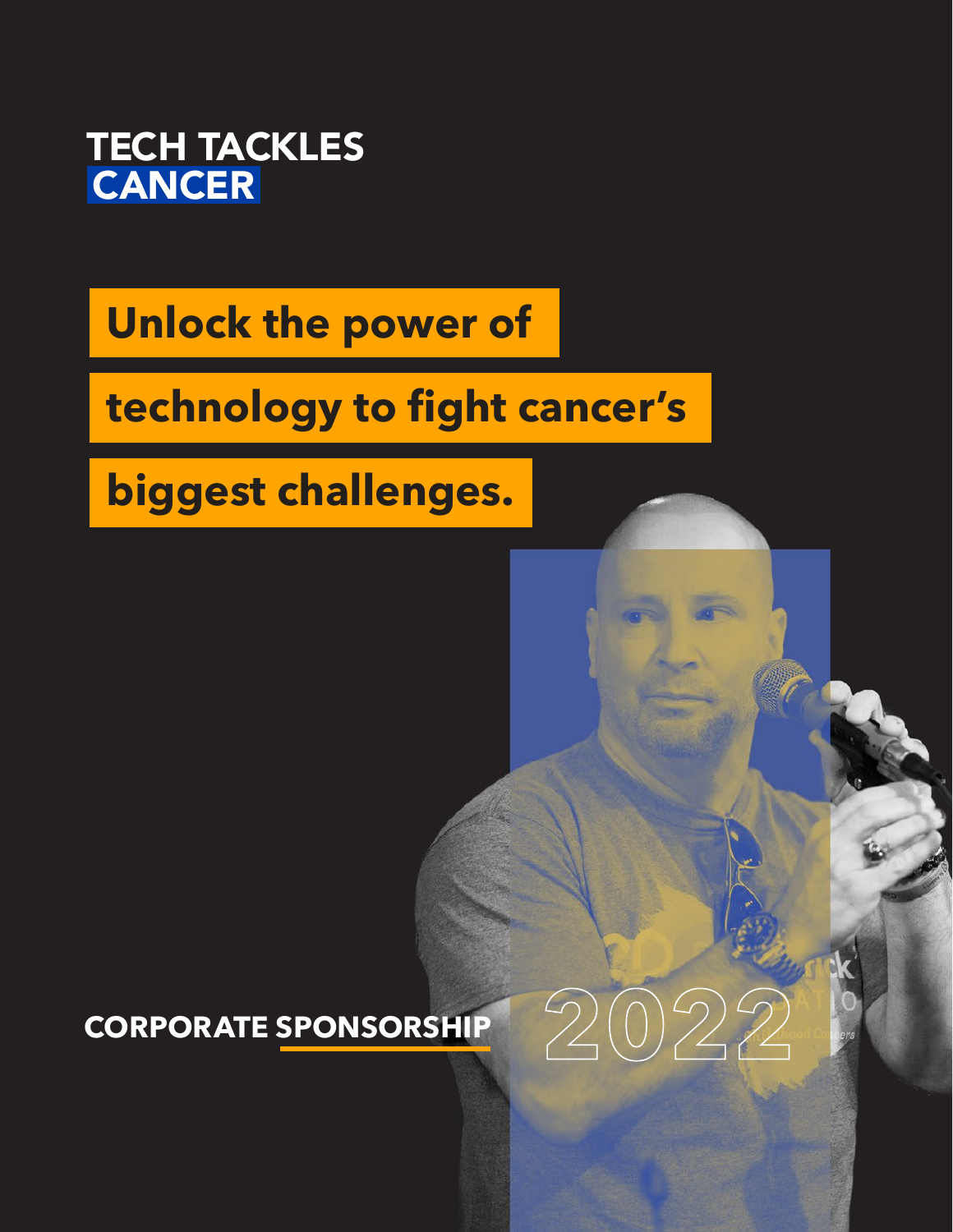### **WHO WE SUPPORT**

### **ST. BALDRICK'S FOUNDATION**

St. Baldrick's Foundation is a volunteer-powered charity committed to funding the most promising research to find cures for childhood cancers and give survivors long, healthy lives. St. Baldrick's is funding research that takes a different approach to therapies, to give children a healthier, longer life beyond the disease. While some organizations spread their research dollar between adult and children's cancers, every grant funded by the St. Baldrick's Foundation is for childhood cancer research. By working closely with leading pediatric oncologists, we determine the most promising research to fund and create funding priorities to make the greatest impact for children with cancer.



stbaldricks.org

### **ONE MISSION**

One Mission is a pediatric cancer charity that does whatever it takes to get kids through cancer treatment. One Mission programs make living in the hospital less lonely and stressful, bring back joy in a time of fear and uncertainty, and give kids and their loved ones the support they need to get through the emotional and financial challenges of treatment. All of the programs we fund directly benefit children and adolescents diagnosed with cancer, the families who support them, and the medical community who compassionately cares for them. These programs and services rely exclusively on philanthropic support as they are not reimbursable through insurance or eligible for traditional grant funding.



onemission.org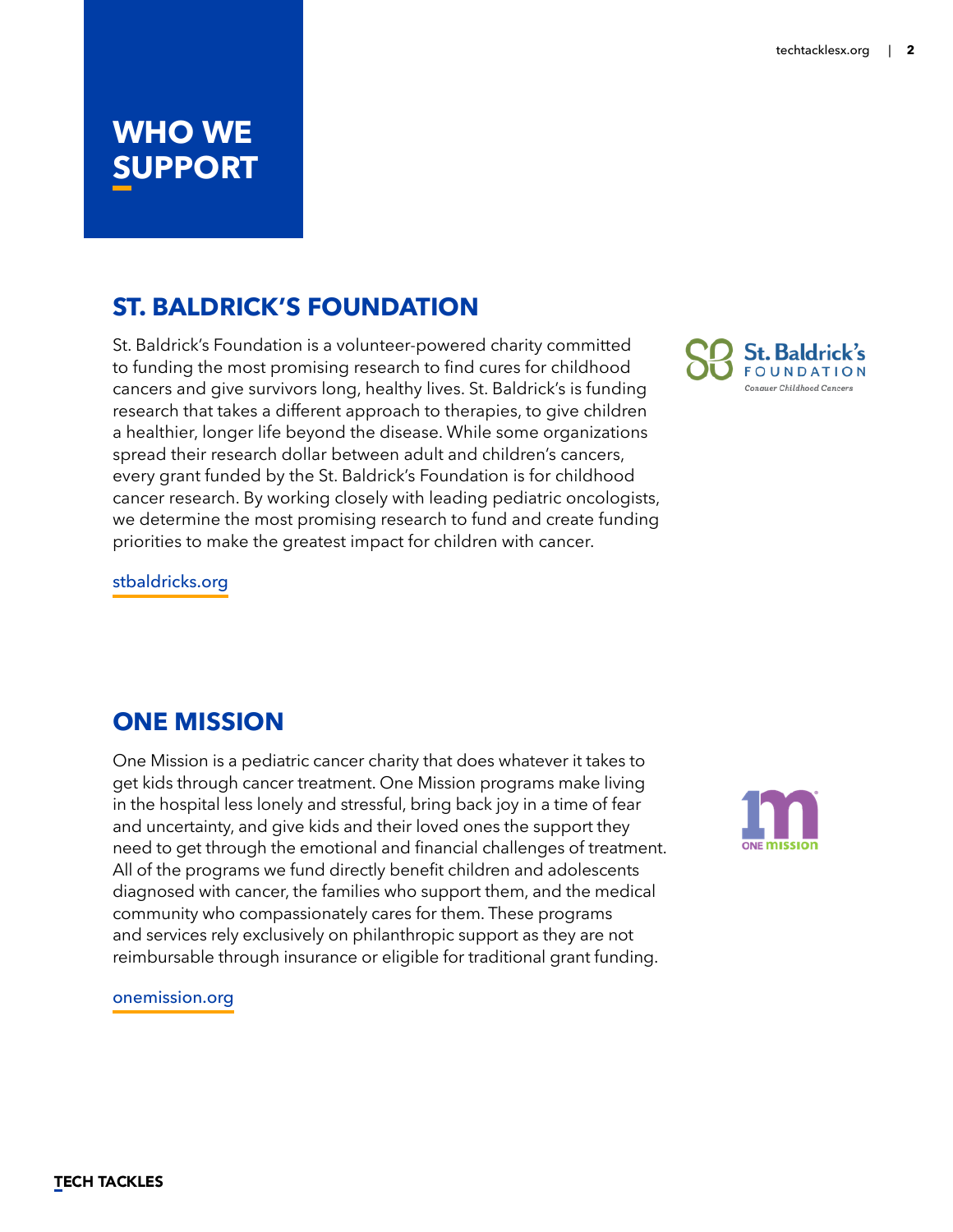

#### **INTERESTED IN SPONSORING TECH TACKLES CANCER 2022?**

Be part of the movement that focuses the power of tech communities across the United States to fund cancer research and patient life services.





Tech Tackles Cancer is a program of the 501C-3 Hack/Reduce. Our mission is to leverage the resources of the Boston technology ecosystem to raise awareness and funds to positively impact individuals and families dealing with childhood cancer. Organizations supported include St. Baldricks and OneMission. Our events have raised over \$2 Million for cancer since our first event in 2013. Tech Tackles Cancer wouldn't be possible without the hard work and leadership of our 100% volunteer run team.

**DIRECTOR:** Nicole Francoeur

**EXECUTIVE CHAIR:** Josh Epstein

Corporate and media sponsorship opportunities are now available! Support this important cause while raising your company's profile within the Boston technology ecosystem. For more information contact Nicole Francoeur at Nicole@hackreduce.org or visit ttcfund.org for more details.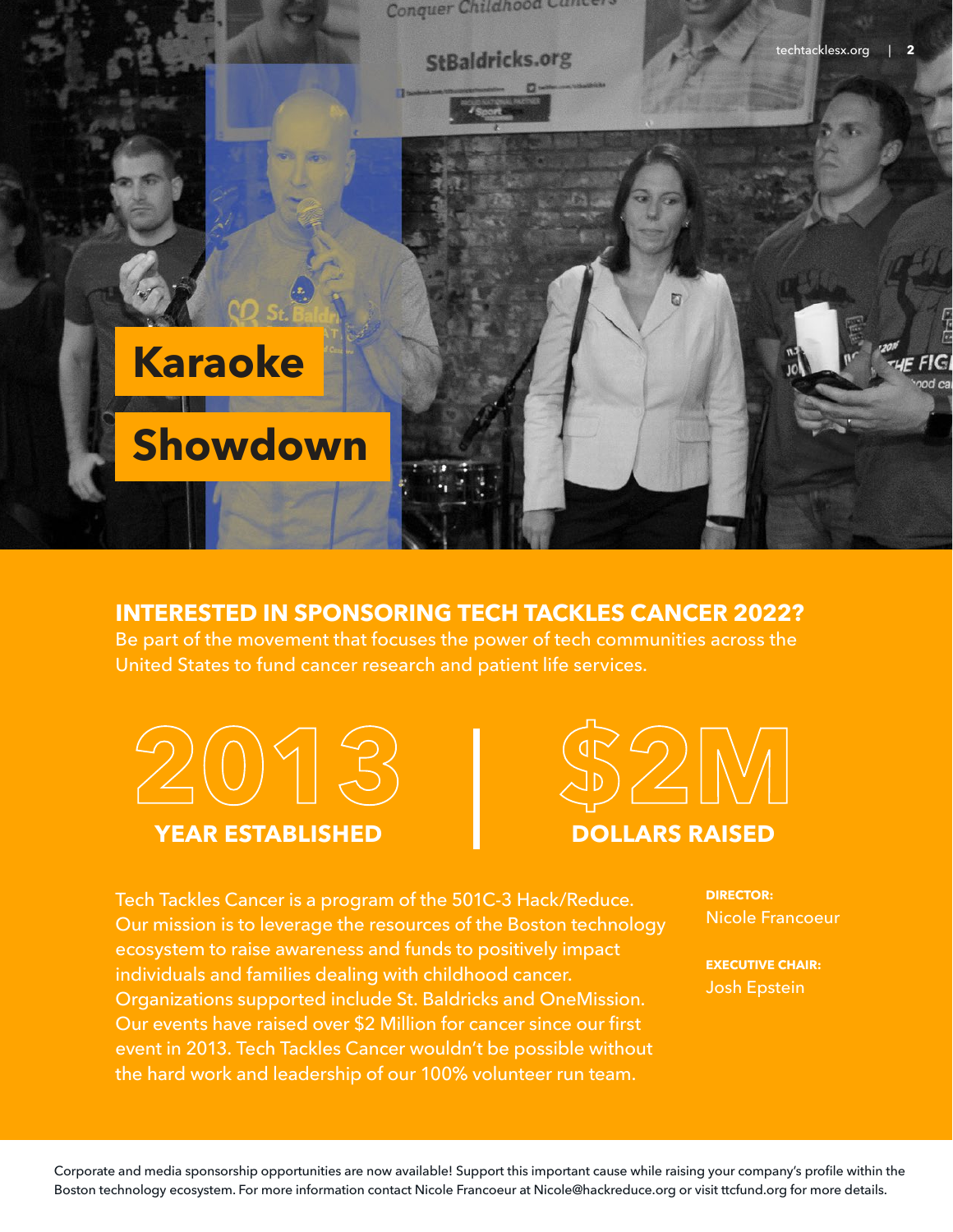### **LEVELS OF SUPPORT**

### **HEADLINE SPONSOR (\$50,000)**

- Naming rights to 1-year of Tech Tackles Cancer event: "Tech Tackles Cancer presented by COMPANY NAME"
- Red Carpet Interview with Executive from The Cube
- Benefits of Diamond Sponsor Plus:
	- **−** 10 Additional tickets to Showcase
	- **−** 4 Additional tickets to VIP Studio

### **DIAMOND SPONSOR (\$25,000)**

- 20 tickets to the Karaoke Showcase
- 8 VIP Studio passes
- Nominate a Star Performer! Opportunity to showcase an Executive at your company to rock the stage at the Karaoke Showdown
- Company logo prominently displayed:
	- **−** Event Website
	- **−** Event Signage
	- **−** Swag
	- **−** Marketing Materials
	- **−** Eblasts
- Social Media:
	- **−** Company prominently featured in social media marketing
	- **−** 5 dedicated posts
- Pick an asset (first come, first served)
	- **−** VIP Studio
	- **−** Bar
	- **−** Stage
- Showcased speaking opportunity at event
- Red Carpet Showcase with Executive from The Cube